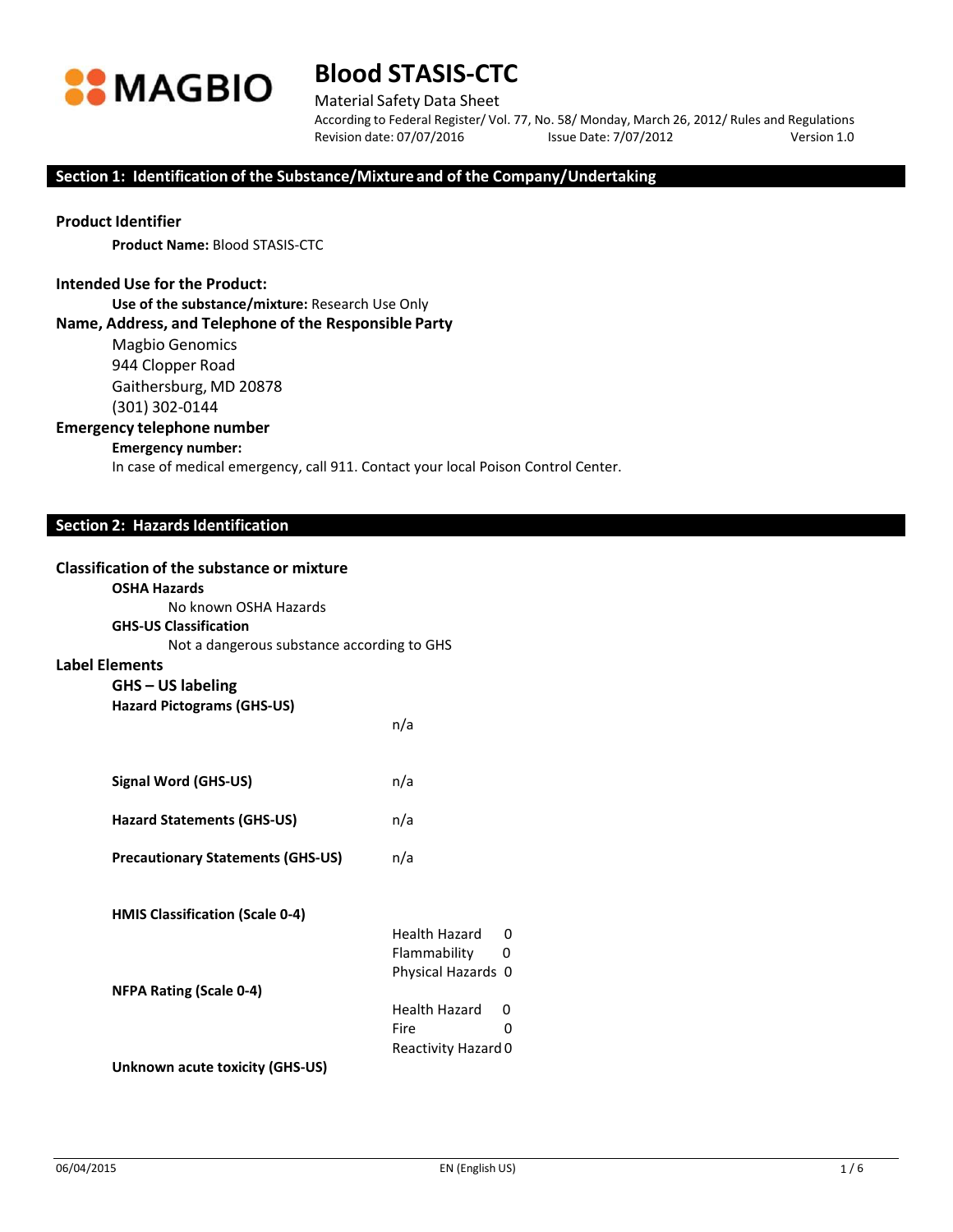According to Federal Register/ Vol. 77, No. 58/ Monday, March 26, 2012/ Rules and Regulations

## **Section 3: Composition/information on ingredients**

### **Composition: Mixture of substanceslisted below with nonhazardous additions.**

| <b>Name</b>               | <b>Product Identifier</b> | ℅   | <b>GHS-US classification</b> |
|---------------------------|---------------------------|-----|------------------------------|
| Proprietary Stabilization | n/a                       | 100 | n/a                          |
| <b>Buffer</b>             |                           |     |                              |

Full text of H‐phrases: see section 16

## **Section 4: First aid measures**

#### **Description of first aid measures**

**First Aid Measures General:** Wear protective gloves/protective clothing/eye protection/face protection. **First Aid Measures after Inhalation:** If individual is not breathing, begin artificial respiration immediately and obtain medical attention.

**First Aid Measures after Skin Contact:** In case of skin contact, flush with copious amounts of water for at least 15 minutes. Remove contaminated clothing and shoes. If pain or irritation occurs, obtain medical attention.

**First Aid Measures after Eye Contact:** If product enters eyes, wash eyes gently under running water for 15 minutes or longer, making sure that the eyelids are held open. If pain or irritation occurs, obtain medical attention.

**First Aid Measures after Ingestion:** If ingested, wash mouth out with water. If irritation or discomfort occurs, seek medical attention.

### **Most Important Symptoms and Effects, both acute and delayed**

**Symptoms/Injuries after skin contact:** 

**Symptoms/Injuries after inhalation: Symptoms/Injuries after eye contact:** 

**Symptoms/Injuries after ingestion:** 

**Other Symptoms/ Injuries:**

### **Indication of any medical attention and special treatment needed**

If medical advice is needed, have product container or label at hand.

### **Section 5: Firefighting Measures**

#### **Extinguishing media**

**Suitable extinguishing media:** Use extinguishing medial suitable for surrounding fire. **Unsuitable extinguishing media:**

#### **Special Hazards arising from the substance or mixture**

**Flammability:** Not flammable or combustible

**Hazardous Combustion Products:** No combustion products posing significant hazards are expected from this product. **Reactivity:**

#### **Advice for Firefighters**

**Firefighting instructions:**

**Protection during firefighting:** Self‐contained breathing apparatus is recommended for firefighters in all chemical fire situations.

#### **Section 6: Accidental release measures**

#### **Personal precautions, protective equipment and emergency procedures**

**General Measures:** Use good laboratory procedures, avoid eye and skin contact

#### **Environmental Precautions**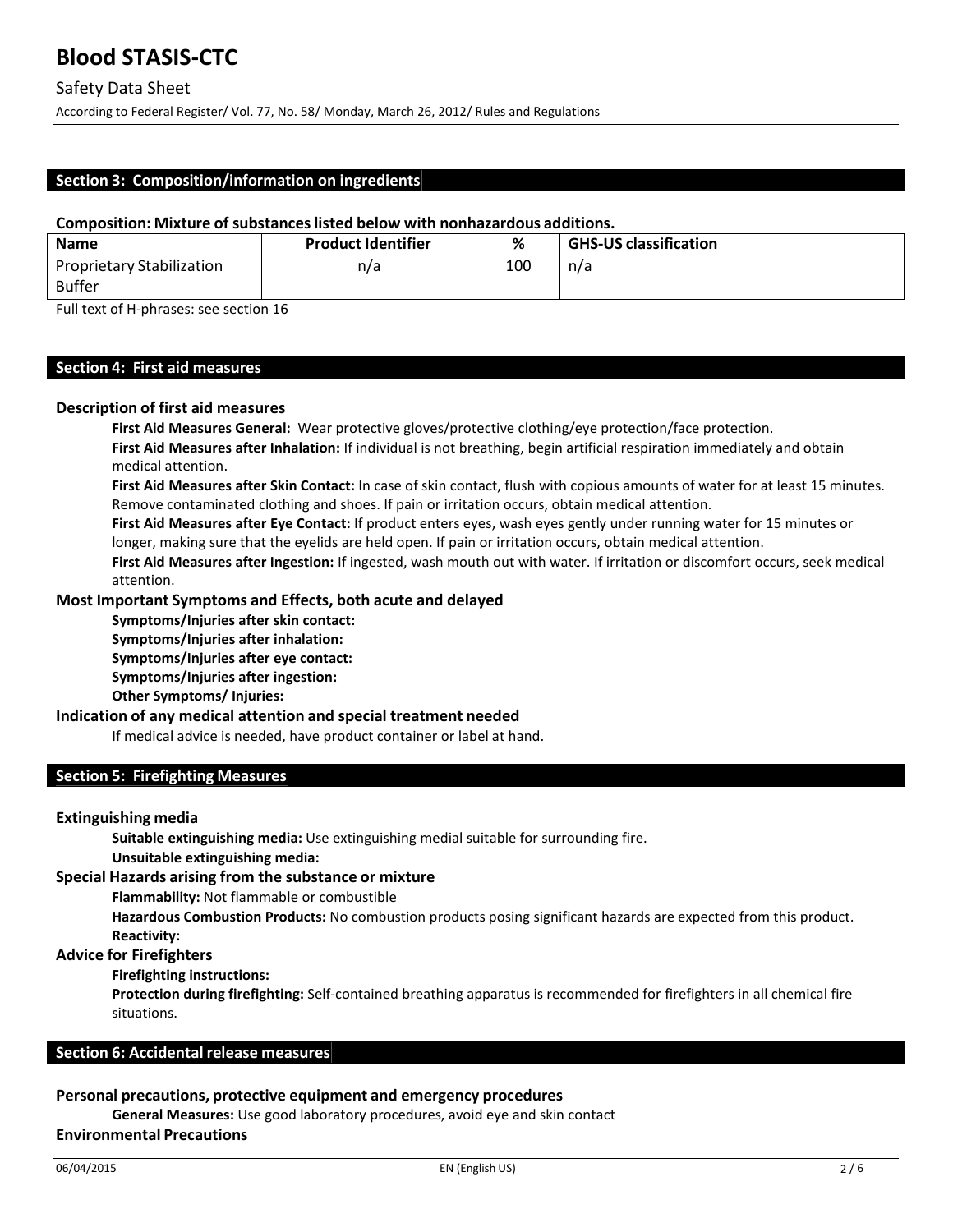## **Blood STASIS‐CTC**

## Safety Data Sheet

According to Federal Register/ Vol. 77, No. 58/ Monday, March 26, 2012/ Rules and Regulations

Contain spill to prevent migration

## **Methods and material for containment and cleaning up**

Absorb spilled material with an appropriate inert, non-flammable absorbent and dispose of according to local regulations.

## **Reference to other sections**

See heading 8, Exposure Controls and Personnel Protection

## **Section 7: Handling and Storage**

## **Precautions for safe handling**

Use good laboratory procedures, avoid eye and skin contact.

#### **Conditionsfor safe storage, including any incompatibilities**

**Storage conditions:** Keep away from incompatible materials. To maintain efficacy, store according to the instructions on product labeling. **Incompatible products:**

**Specific end use(s)**

### **Section 8: Exposure controls/ personal protection**

| <b>Exposure Controls</b>                        | This product does not contain any substances with occupational exposure limit values.                                                                                                                                                                                                                                                                                            |  |
|-------------------------------------------------|----------------------------------------------------------------------------------------------------------------------------------------------------------------------------------------------------------------------------------------------------------------------------------------------------------------------------------------------------------------------------------|--|
| <b>Respiratory Protection</b>                   | No special protective equipment required.                                                                                                                                                                                                                                                                                                                                        |  |
| <b>Hand Protection</b><br><b>Eye Protection</b> | Use gloves when handling this product. Inspect gloves prior to<br>use for any visible damage. Use proper glove removal technique<br>to prevent contact with skin. Dispose of gloves in accordance<br>with applicable laws. Wash and dry hands after use.<br>Use a face shield and/or safety googles when handling this<br>product. Use eye ware that has been approved by NIOSH. |  |
| <b>Skin and Body Protection</b>                 | Wear appropriate laboratory attire when handling this product<br>such as gloves, long pants, closed-toe shoes, and laboratory coat.                                                                                                                                                                                                                                              |  |
| <b>Hygiene Measures</b>                         | Avoid contact with eyes, skin, and clothing. Wash hands<br>thoroughly after using this product.                                                                                                                                                                                                                                                                                  |  |

## **Section 9: Physical and Chemical Properties**

#### **Information on basic physical and chemical properties**

| <b>Physical State</b>            | Liguid            |
|----------------------------------|-------------------|
| Color                            | Clear             |
| Odor                             | Odorless          |
| <b>Odor Threshold</b>            | No data available |
| рH                               | $7 - 7.5$         |
| <b>Relative evaporation rate</b> | No data available |
| <b>Melting Point</b>             | No data available |
| <b>Freezing Point</b>            | No data available |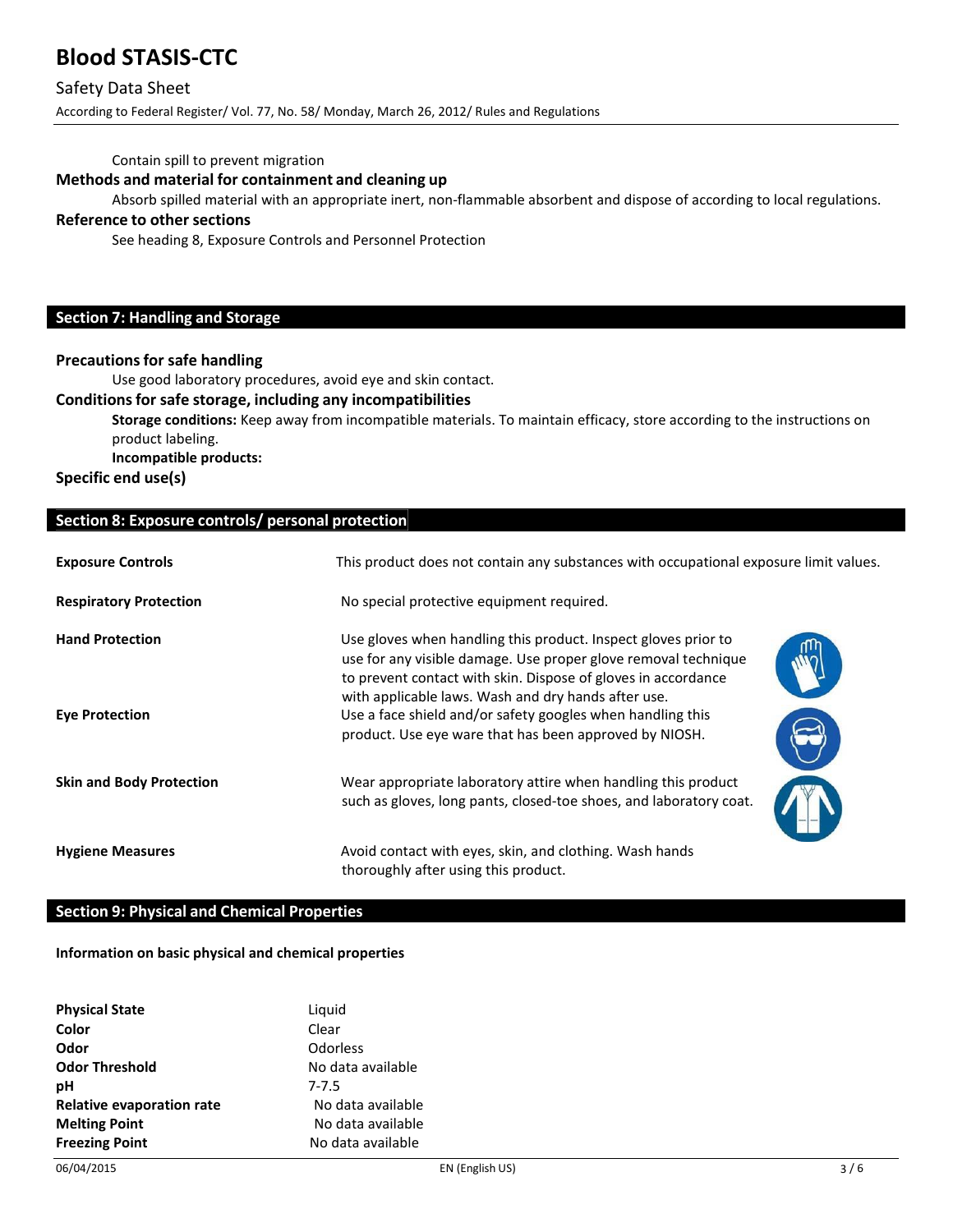# **Blood STASIS-CTC**

Safety Data Sheet According to Federal Register/ Vol. 77, No. 58/ Monday, March 26, 2012/ Rules and Regulations

| <b>Boiling Point</b>             | No data available |
|----------------------------------|-------------------|
| <b>Flash Point</b>               | No data available |
| <b>Auto-ignition temperature</b> | No data available |
| <b>Decomposition Temperature</b> | No data available |
| Flammability (Solid, Gas)        | No data available |
| <b>Vapor Pressure</b>            | No data available |
| Relative vapor density at 20°C   | No data available |
| <b>Relative Density</b>          | No data available |
| <b>Density</b>                   | No data available |
| <b>Solubility</b>                | No data available |
| Log Pow                          | No data available |
| Log Kow                          | No data available |
| Viscosity, kinematic             | No data available |
| Viscosity, dynamic               | No data available |
| <b>Explosive properties</b>      | No data available |
| <b>Other Information</b>         |                   |

## **Section 10: Stability and reactivity**

#### **Reactivity**

**Chemical Stability:** Stable under recommended storage conditions **Possibility of Hazardous Reactions:** n/a **Conditions to Avoid:** n/a **Incompatible Materials:** n/a **Hazardous Decomposition Products:** When stored as labeled, no known hazardous decomposition products are formed during the shelf‐life of this product.

## **Section 11: Toxicological Information**

#### **Information on Toxicological Effects**

| Acute Toxicity:                     |                   |
|-------------------------------------|-------------------|
| Oral LD50                           | No data available |
| Inhalation LC50                     | No data available |
| Dermal LD50                         | No data available |
| Other Information on Acute Toxicity | No data available |

**Skin Corrosion/Irritation:** No data available

**Serious Eye Damage/Irritation:** No data available

**Respiratory or Skin Sensation**: No data available

**Germ Cell Mutagenicity:** No data available

**Carcinogenicity:**

**IARC:** No component of this product that is present at levels greater than or equal to 0.1% is identified as probable, possible or confirmed human carcinogen by IARC.

**ACGIH:** No component of this product that is present at levels greater than or equal to 0.1% is identified as probable, possible or confirmed human carcinogen by ACGIH.

**NTP:** No component of this product that is present at levels greater than or equal to 0.1% is identified as probable, possible or confirmed human carcinogen by NTP.

**OSHA:** No component of this product that is present at levels greater than or equal to 0.1% is identified as probable, possible or confirmed human carcinogen by OSHA.

**Reproductive Toxicity:** No data available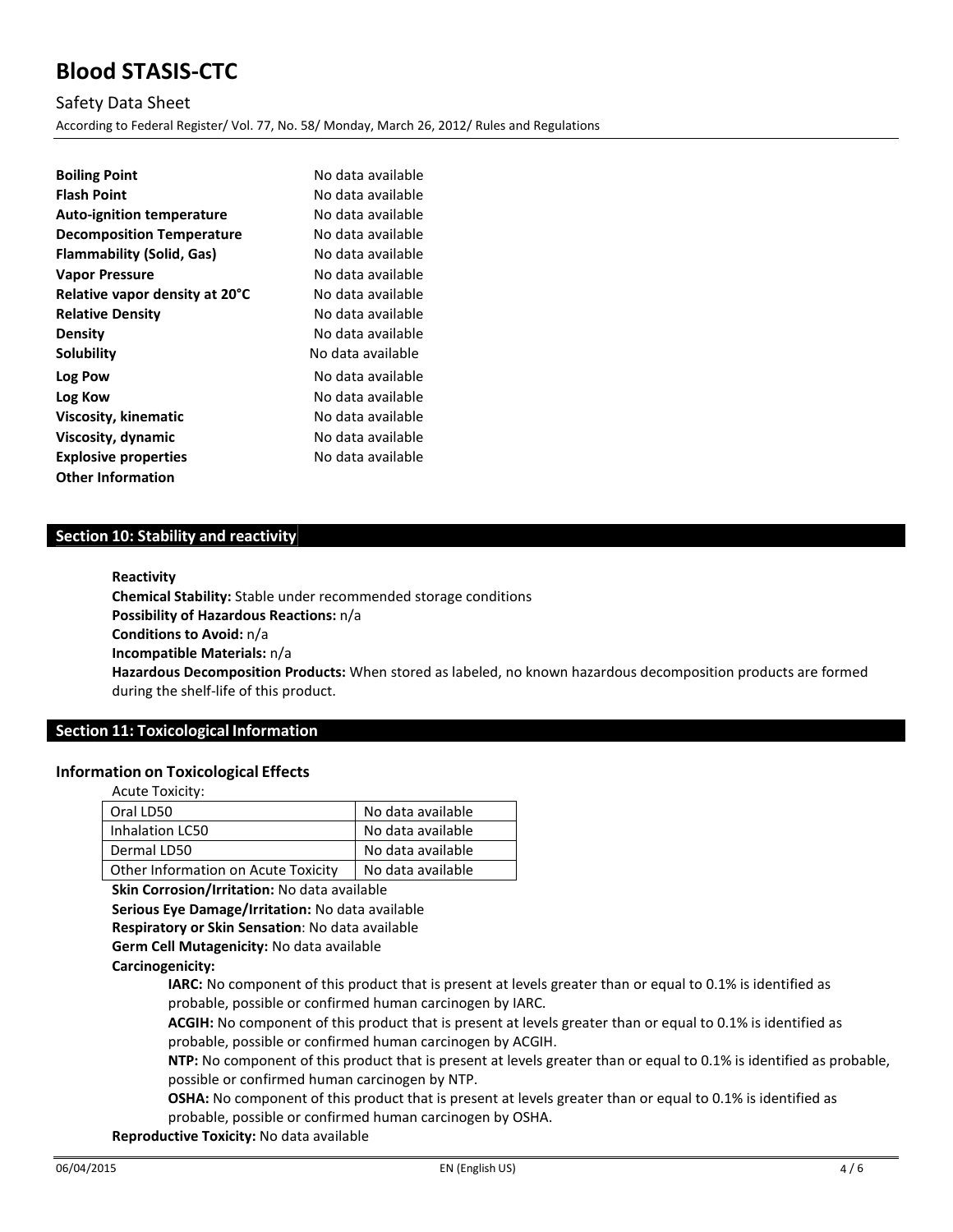## **Blood STASIS-CTC**

Safety Data Sheet According to Federal Register/ Vol. 77, No. 58/ Monday, March 26, 2012/ Rules and Regulations

> **Specific Target Organ Toxicity (Single Exposure)** No data available **Specific Target Organ Toxicity (Repeated Exposure)** No data available **Aspiration hazard:** No data available **Potential Health Effects**

**Inhalation:** n/a **Ingestion:** n/a **Skin:** n/a **Eyes:** n/a

**Signs/Symptoms of Exposure:**

## **Section 12: Ecological Information**

**Toxicity:** no data available **Persistence and Degradability:** no data available **Bioaccumulative Potential:** no data available **Mobility in Soil:** no data available **Other Adverse Effects:** No data available **Other Information**

### **Section 13: Disposal Considerations**

**Product:** Disposal should be in accordance with applicable regional, national and local laws and regulations. Refer to Section 7: Handling and Storage and Section 8: Exposure Control/Personal Protection for additional handling information and protection of employees.

**Contaminated Packaging:** Disposal must be made according to official regulations.

### **Section 14: Transport Information**

**DOT (US):** Not considered dangerous goods **IMDG:** Not considered dangerous goods **IATA:** Not considered dangerous goods

#### **Section 15: Regulatory Information**

**OSHA Hazards:** n/a

**SARA 302 Components:** No chemicals in this product are required to be reported according to SARA Title III, Section 302. **SARA 313 Components:** This product does not contain any chemicals with known CAS numbers that exceed the threshold (De Minimis) reporting levels established by SARA Title III, Section 313. **SARA 311/312 Components:** Acute Health Hazard

| <b>Right to Know Components</b> | <b>Components</b> | CAS-No.   |
|---------------------------------|-------------------|-----------|
| <b>Massachusetts</b>            | Water             | 7732-18-5 |
| Pennsylvania                    | Water             | 7732-18-5 |
| <b>New Jersey</b>               | Water             | 7732-18-5 |

**California Prop. 65 Components:** This product does not contain any chemicals listed by the State of California's Proposition 65.